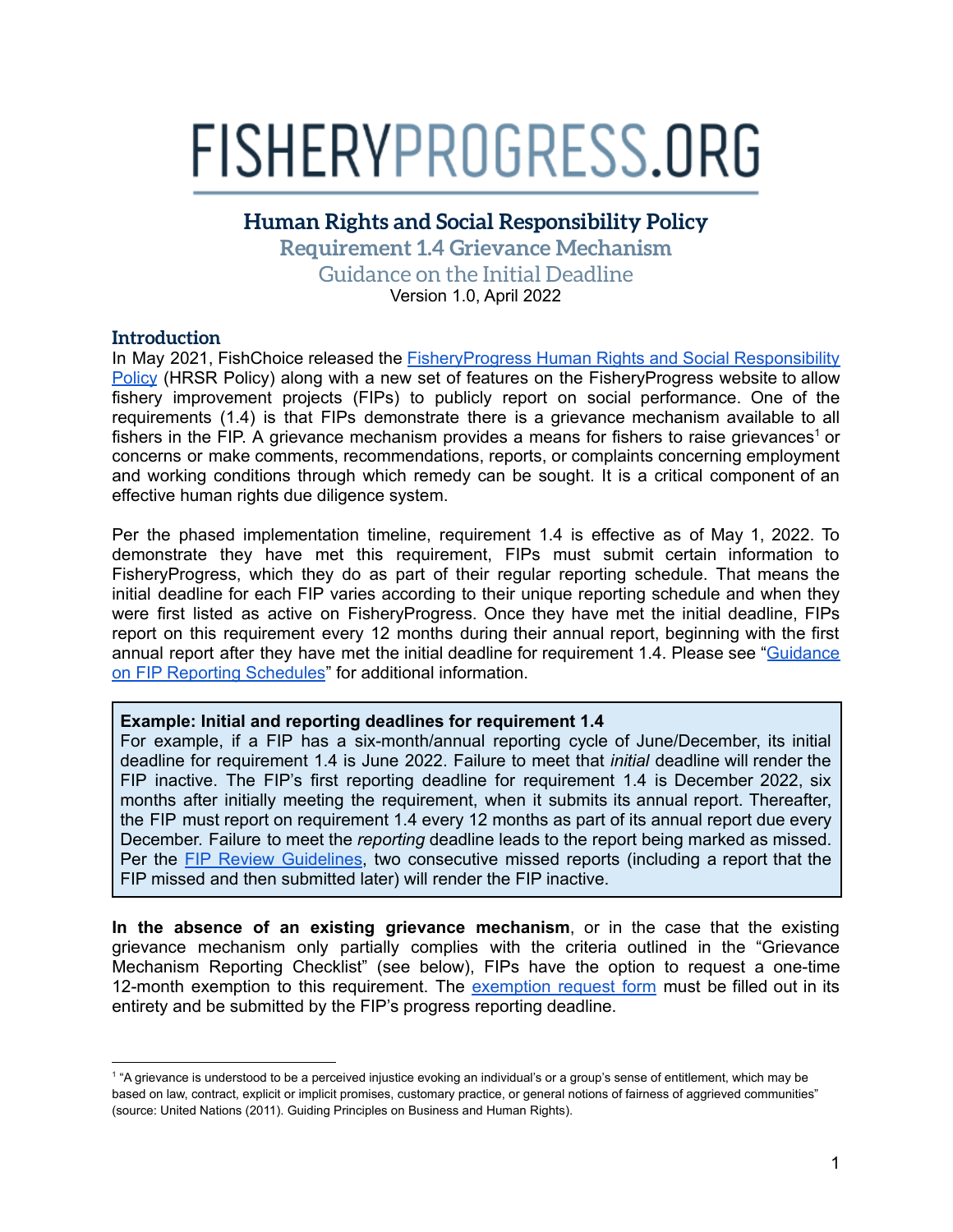## **Purpose**

The purpose of this document is to help FIPs better understand how to meet the initial deadline for the grievance mechanism requirement (1.4) by providing guidance, a checklist, and additional information.

NB: FisheryProgress does not require FIPs to complete the below checklist. This checklist is a supporting document only. If there are any discrepancies between the HRSR Policy and this document, please refer to the HRSR Policy for the binding language.

## **Key Terms and Definitions**

The following terms and definitions, cited from the FisheryProgress [Glossary](https://fisheryprogress.org/resources-buyers/glossary), are key concepts that help the reader understand the guidance provided in this document:

#### **Fisher**

Any person of any age or gender employed or engaged in any capacity or carrying out an occupation on board any fishing vessel, including persons working on board who are paid on the basis of a share of the catch but excluding pilots, naval personnel, other persons in the permanent service of a government, shore-based persons carrying out work aboard a fishing vessel, and fisheries observers.

#### **Grievance mechanism**

A formal, legal or nonlegal complaint and remediation process that can be used by fishers who are being negatively affected by certain business activities and operations.

#### **Remediation**

The process of providing remedy for a human rights abuse and the substantive outcomes that can counteract, or make good, the negative impact of the abuse. See Remedy. (Source: Based on [Shift/Mazars](https://www.ungpreporting.org/glossary/remediationremedy/) LLP).

#### **Remedy**

Actions taken to resolve and prevent future negative human rights consequences resulting from business activities and operations. Actions may take a range of forms such as apologies, restitution, rehabilitation, financial or nonfinancial compensation, and punitive sanctions (whether criminal or administrative, such as fines), as well as the prevention of harm through, for example, injunctions or guarantees of non repetition.

#### **Reporting Guidance**

FIPs are required to provide a document that describes the grievance mechanism or equivalent process for collecting and remedying grievances. They provide the document by uploading it to the Social Performance tab of their profile. This document serves as the main source of information for FisheryProgress to verify whether each FIP has met requirement 1.4. In case the document does not provide enough information, the FIP must provide additional information via the "Details" field where the document is uploaded.

All information each FIP provides is published to the FIP's public FisheryProgress profile.

The review criteria that the FisheryProgress team uses to determine whether the FIP has met the requirement are detailed in FIP Social Review [Guidelines](https://fisheryprogress.org/resources-fips/fip-review-guidelines). Those criteria have been translated into a "Grievance Mechanism Reporting Checklist" (see below). While most of the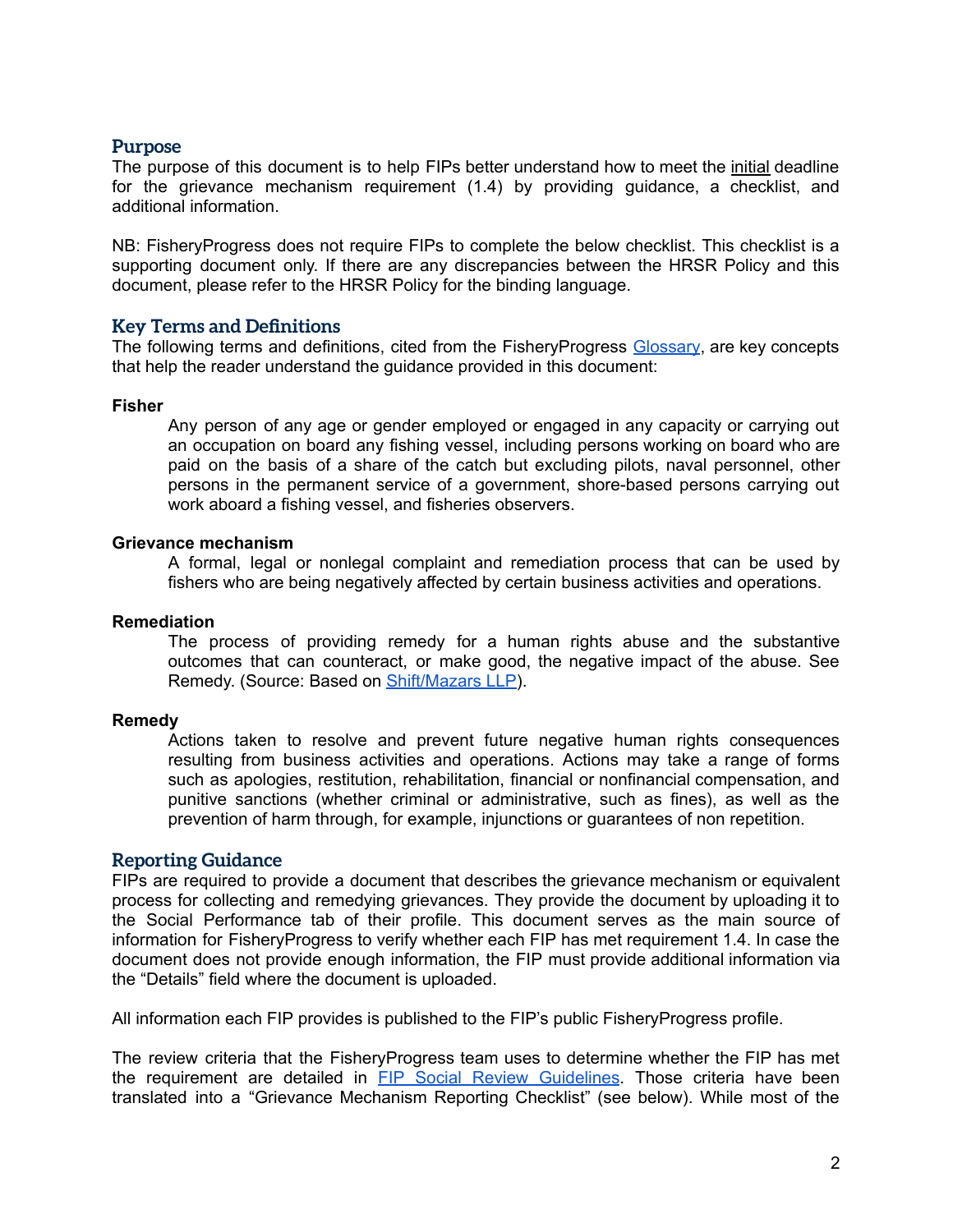information provided below focuses on the review criteria, additional information (examples, best practice, and recommendations) has been provided to improve understanding. For the grievance mechanism to be accepted and fulfill requirement 1.4 of the HRSR Policy, the FIP must meet all of the review criteria points denoted by the checklist. Examples, best practice, and recommendations are designated with the use of "should."

## **Reporting Checklist**

- $\Box$  Each grievance mechanism is documented in an electronic copy (e.g., .pdf, .docx) that has been uploaded to the profile.
- $\Box$  There is at least one grievance mechanism available to all fishers in the FIP. The FisheryProgress review team can verify that based on:
	- $\Box$  Information provided in the grievance mechanism document.
	- $\Box$  Information provided in the details field where the document is uploaded.

#### **Example: Available to all fishers**

Examples of how to show that a grievance mechanism is available to all fishers:

- All supply chain participants submit their own grievance mechanism, and the description provided in the details field includes information on which grievance mechanism(s) applies to which fishers.
- The FIP submits a single grievance mechanism independently operated by a third party. The grievance mechanism document clearly articulates that it is available for use by fishers that all fall within the FIP's scope.
- $\Box$  Each grievance mechanism provides a way for fishers to report complaints at least once every 24 hours, including at sea during trips longer than 24 hours and when docked in ports outside of their home communities. The FisheryProgress review team can verify that based on:
	- $\Box$  Information provided in the grievance mechanism document.
	- $\Box$  Information provided in the details field where the document is uploaded.

#### **Example: At least once every 24 hours**

Regardless of where fishers are physically located – at sea, in their home port, or at a foreign port – they must have a way to report complaints while fishing for FIP products.

For fishing trips that do not exceed 24 hours, examples of communication channels include, but are not limited to:

- Suggestion box placed at the main landing site.
- Worker grievance hotline.
- Third-party grievance committee.

For fishing trips that exceed 24 hours, examples of communication channels include, but are not limited to:

- Digital communication channel (hotline, texting service) for which internet access or cell service is available.
- Designated onboard responsible party to receive and process complaints.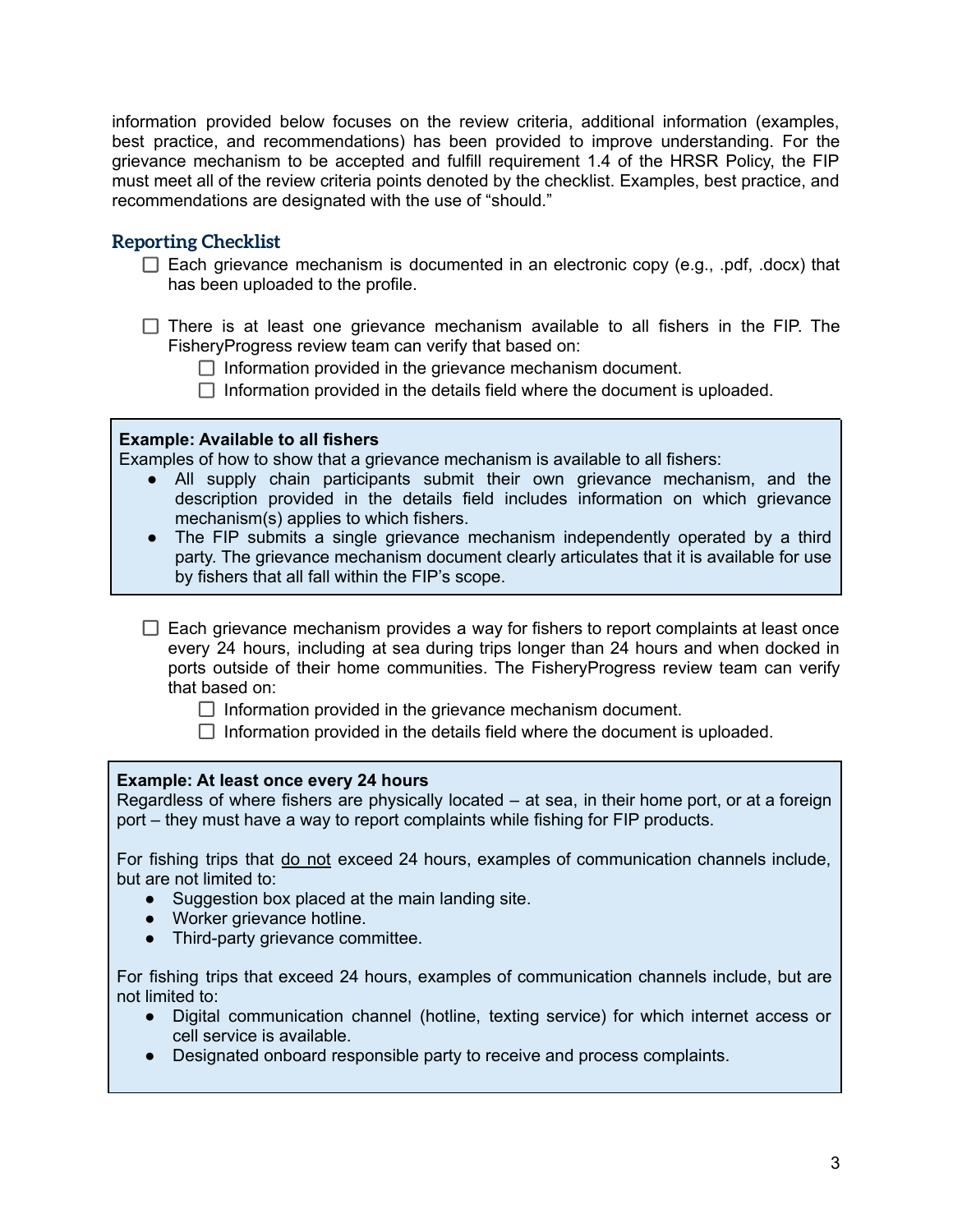For fishing trips exceeding 24 hours, any communication channel that is only available if the fisher is physically present at the main landing site would not be adequate because fishers could not access it while at sea or landing catch at another location.

- $\Box$  Each grievance mechanism outlines the full grievance and remedy process, meaning it details the communication channels available to fishers to report complaints to a responsible party who can review and escalate complaints for remedy as needed. The FisheryProgress review team can verify that based on (see best practice box below for more guidance on what the document should detail):
	- $\Box$  Information provided in the grievance mechanism document.
	- $\Box$  Information provided in the details field where the document is uploaded.

#### **Example: Communication channels**

Examples of communication channels include, but are not limited to, the following: 1) a workers' or labor union representative, 2) a specifically designated grievance committee, 3) a grievance log, 4) suggestion box, 5) phone or text hotline (can be anonymous), among others. For fishers where the only access to communication channels is through the skipper and/or immediate supervisor, there should be a detailed process for how fishers can safely and transparently access the grievance mechanism to report abuses. The communication channels should involve third parties so as to avoid having to report to immediate supervisors and to ensure the reporting channel remains confidential, independent and non retaliatory.

#### **Best Practice**

The complaint and remedy process should include:

- $\checkmark$  Ownership of the mechanism: This is the individual or party(ies) responsible for maintaining and managing the grievance mechanism process. Including information on ownership is helpful for the FisheryProgress review team to clarify the scope of the mechanism and to ensure that it is applicable to all fishers in the FIP.
- ✓ Implementation responsibility: This is a list of the responsible party(ies) and their roles for implementing the mechanism, i.e., handling and resolving grievances and complaints.
- $\checkmark$  Scope of the mechanism: The mechanism should state which parties are eligible to make a complaint/grievance (i.e., to whom the mechanism is available). It also should include types of grievances permitted under the mechanism.
- ✓ Grievance review and remedy process: This is an outline of the steps for reviewing, as needed, and remedying grievances (e.g., assessing the complaint's eligibility, developing an action plan and an appropriate timeframe to investigate and resolve the issues identified, providing documentation to both parties stating the resolutions reached for the complaint or grievance, etc.).
- ✓ Grievance monitoring and recordkeeping: For example, this may include summary reports of complaints raised, actions taken, and conclusions reached, with any follow-up time-bound action plans for resolving complaints as appropriate/applicable and details on how copies of all files and communications regarding complaints/grievances are or will be maintained.

### **Additional Information**

FisheryProgress encourages FIPs to work with local worker representatives to identify and establish effective grievance mechanisms. In addition to seeking their advice, the below